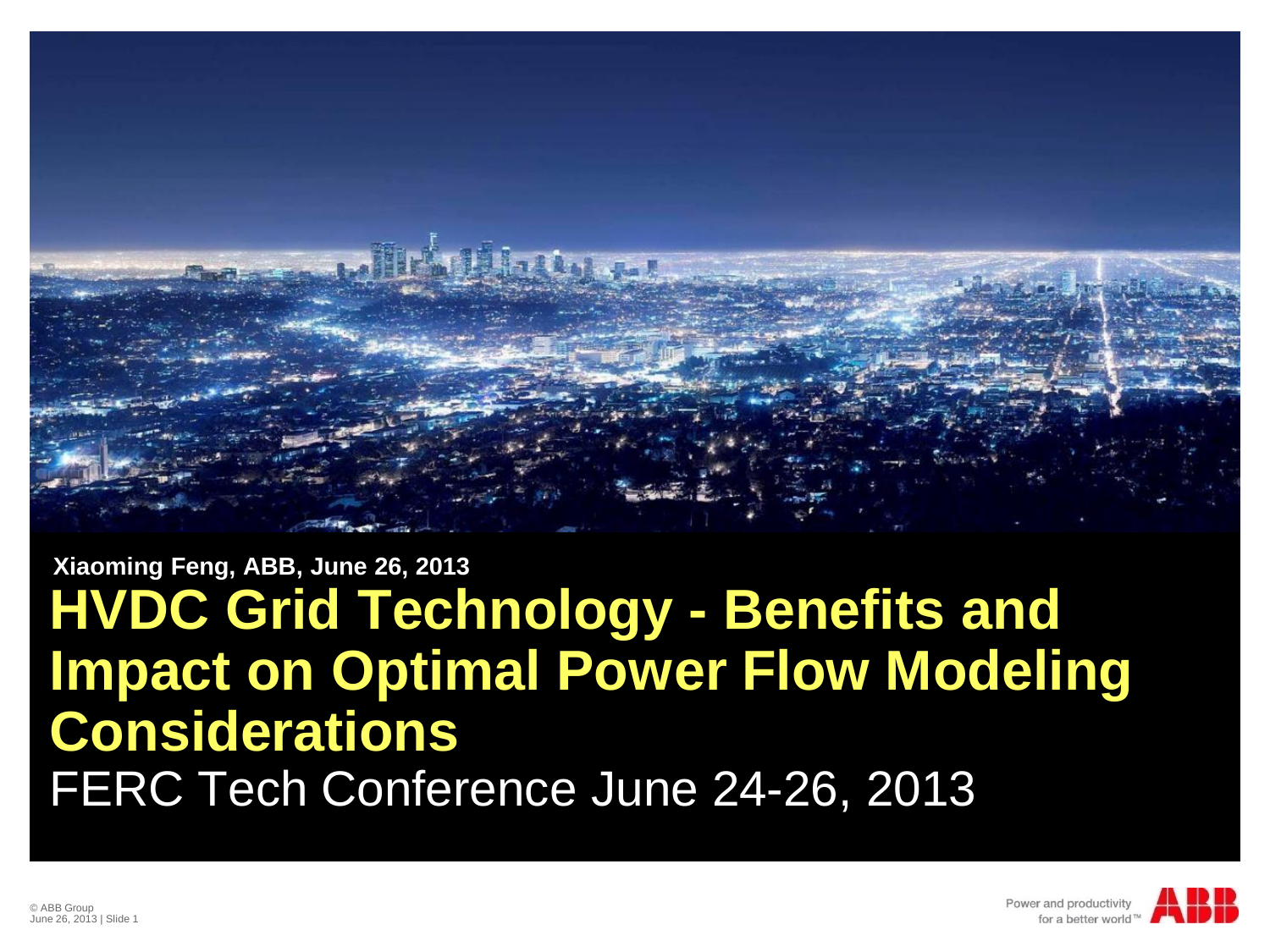## Optimality and Optimizability



§f2 is more optimizable than f1

§A suboptimal solution on f2 produces more return than optimal solution on f1

§Making the system more optimizable (controllable) is equally important to solving the system to optimality

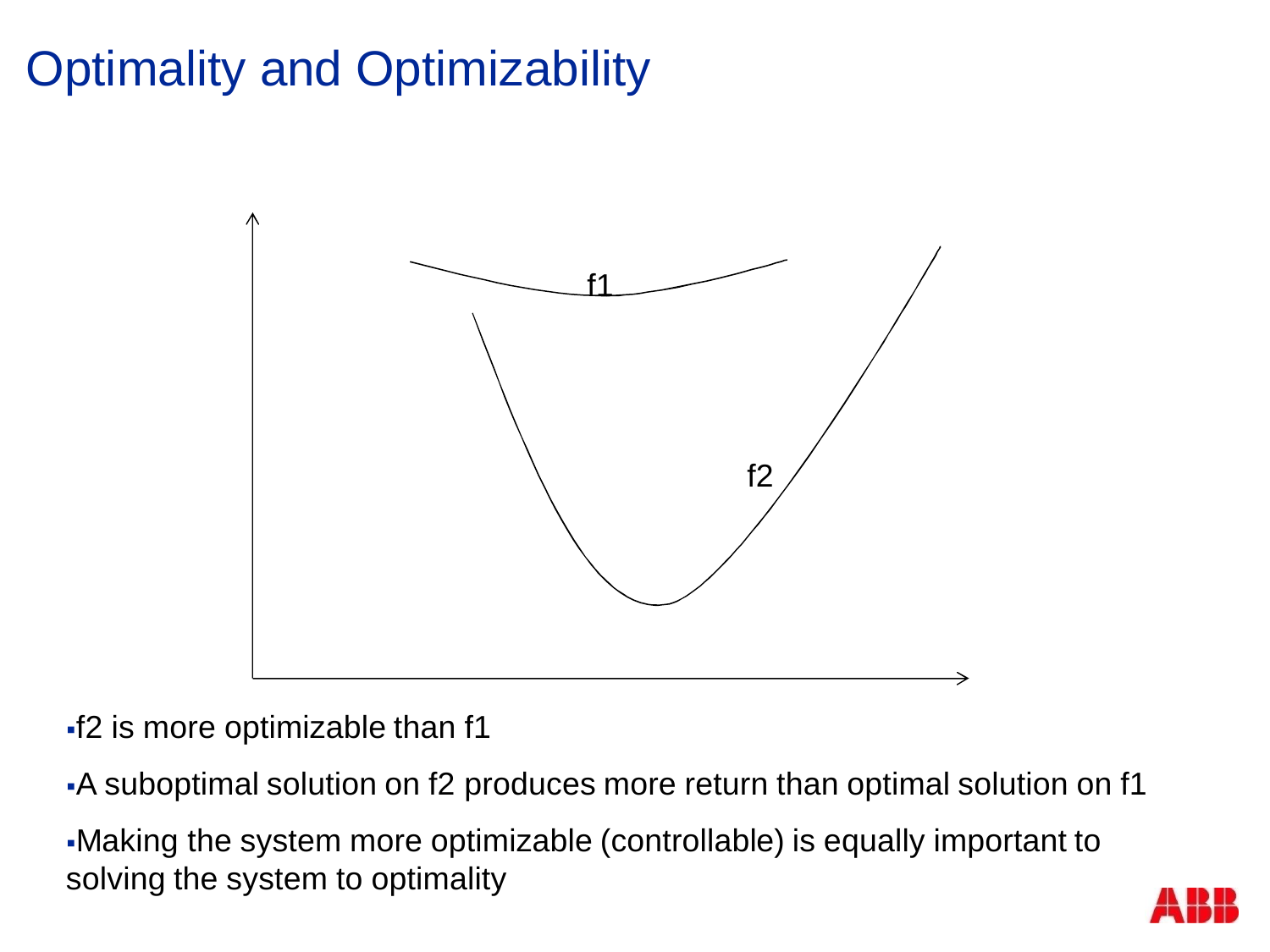#### Role of model in model based control

- Make sense of the system condition
- § Predict how the system condition is evolving
- Answer what if questions
- Predict the consequence of control actions and optimize controls strategies

§ Quality of control depends on quality of system model (both the system behavior and the operation environment)

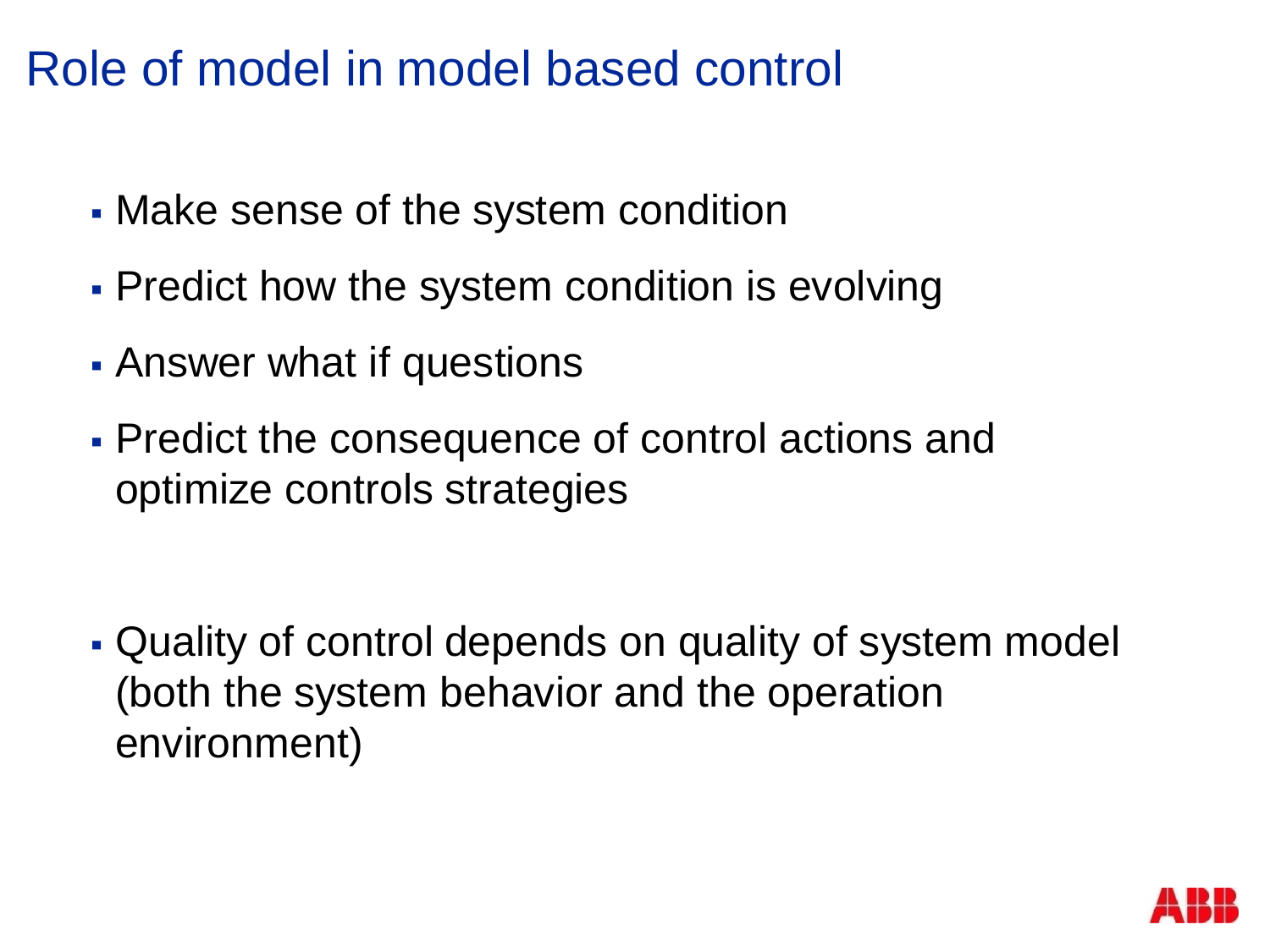#### Motivation to Use Higher Fidelity Model



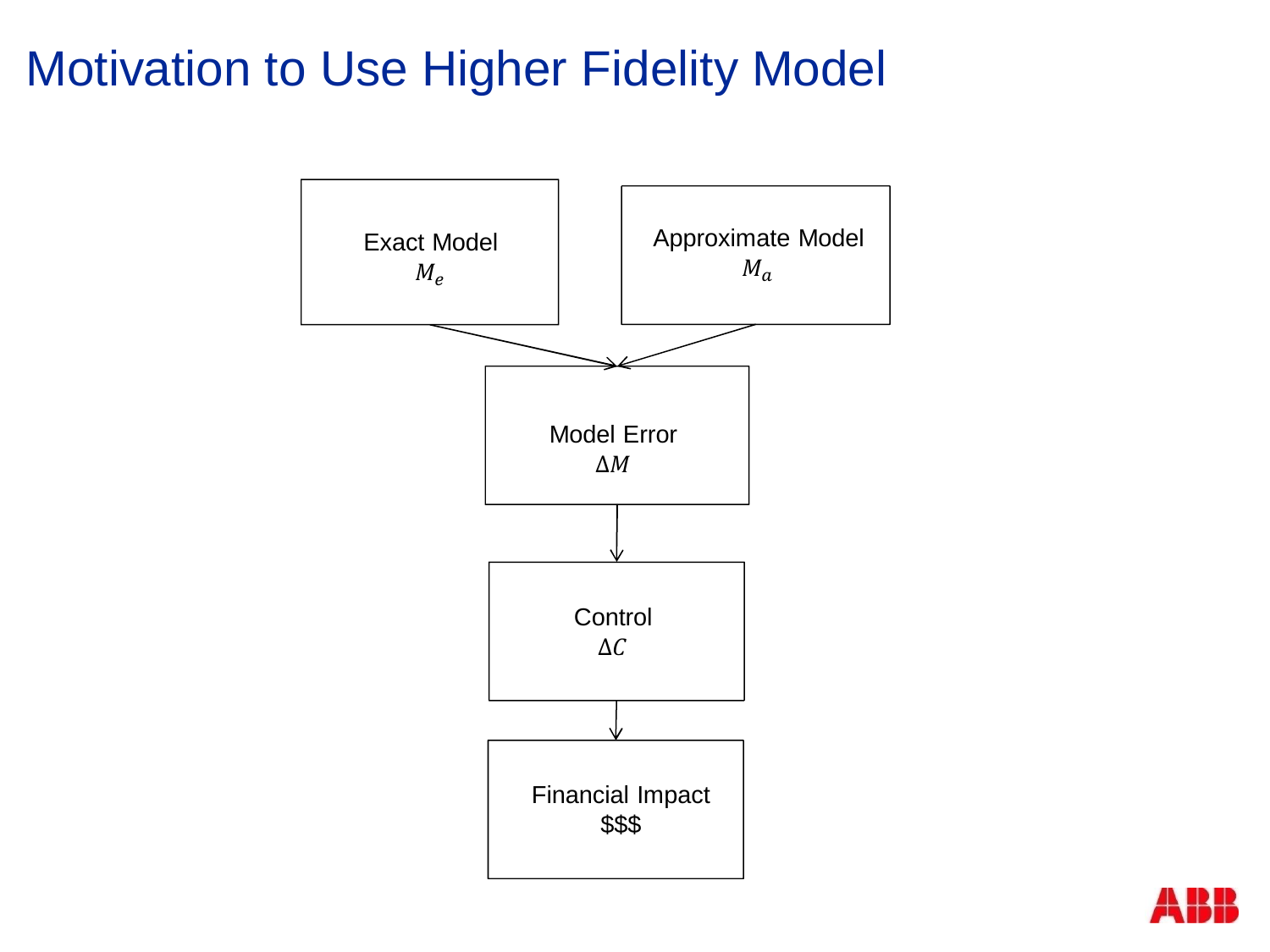#### The power grid is AC, correct?

- § Not entirely
- The grid of the future will have more DC
- § DC modeling can not be ignored or done as an inconvenience or exception



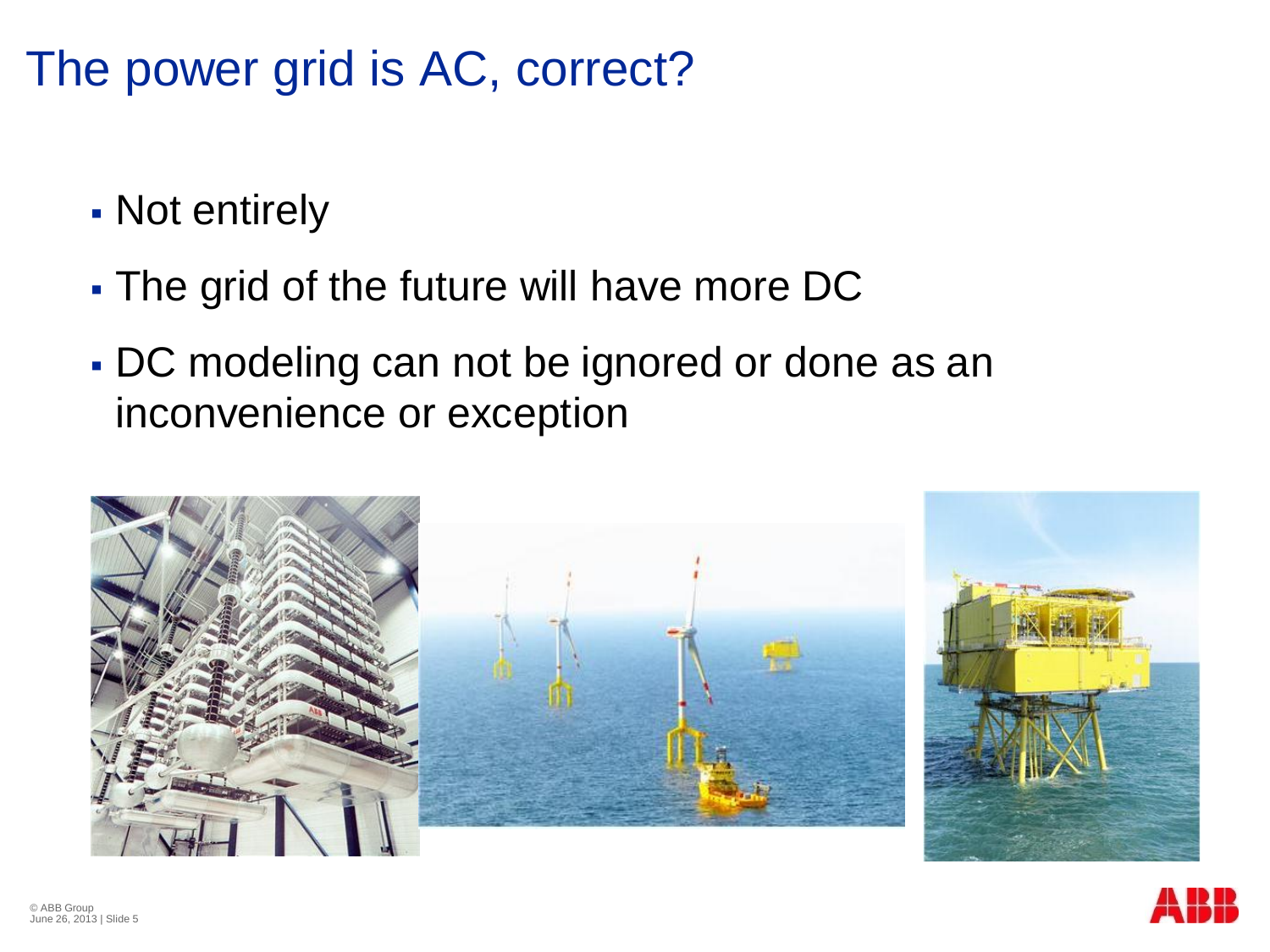#### HVDC Technology - CSC and VSC HVDC

- § CSC Current source converter, thyrister based
- § VSC Voltage source converter, IGBT based



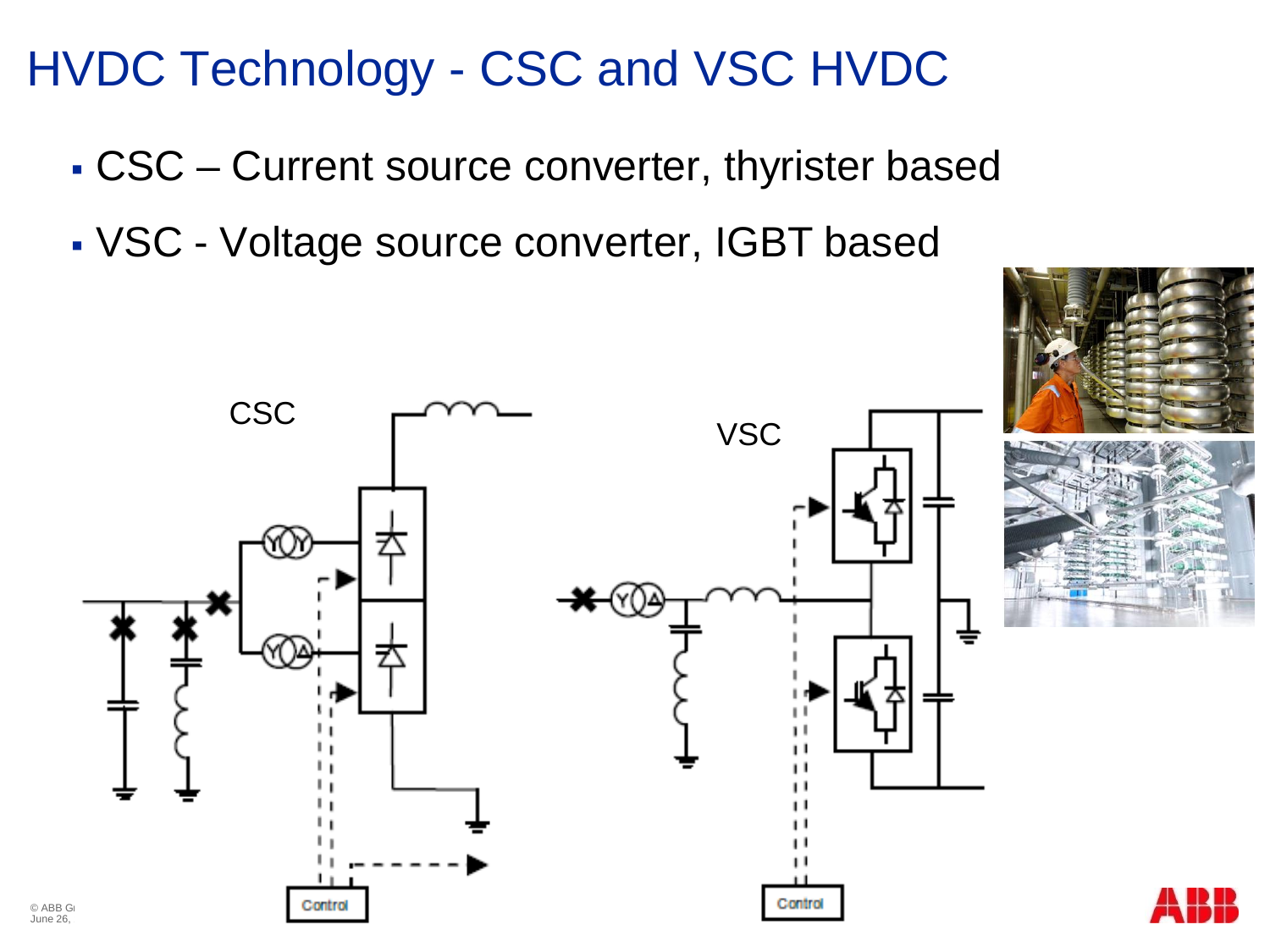### Numerous HVDC projects and growing



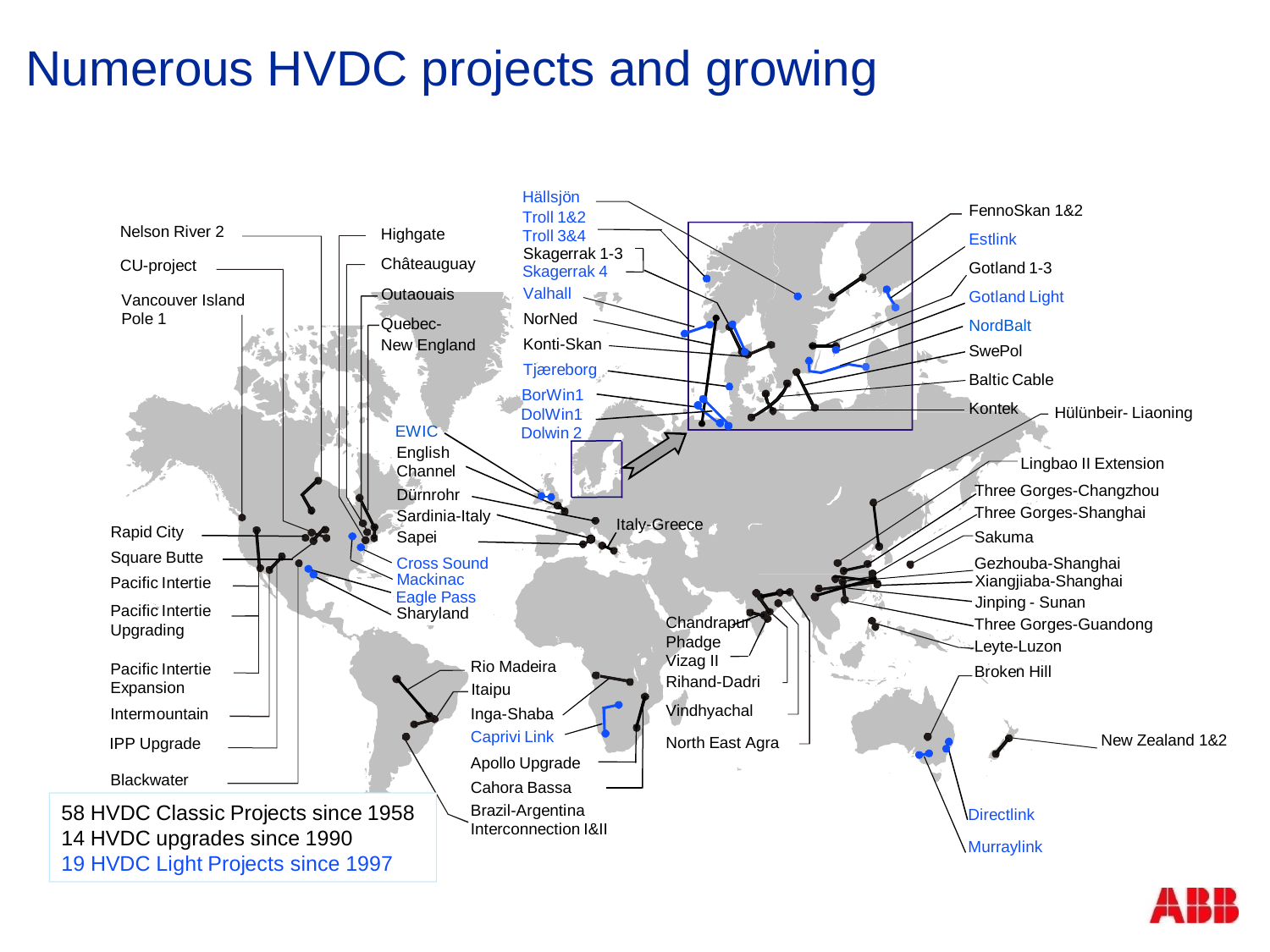### Increasing controllability by HVDC- Trend to MTDC



EWEA 20 Year Off Shore Network Master Plan (2009)

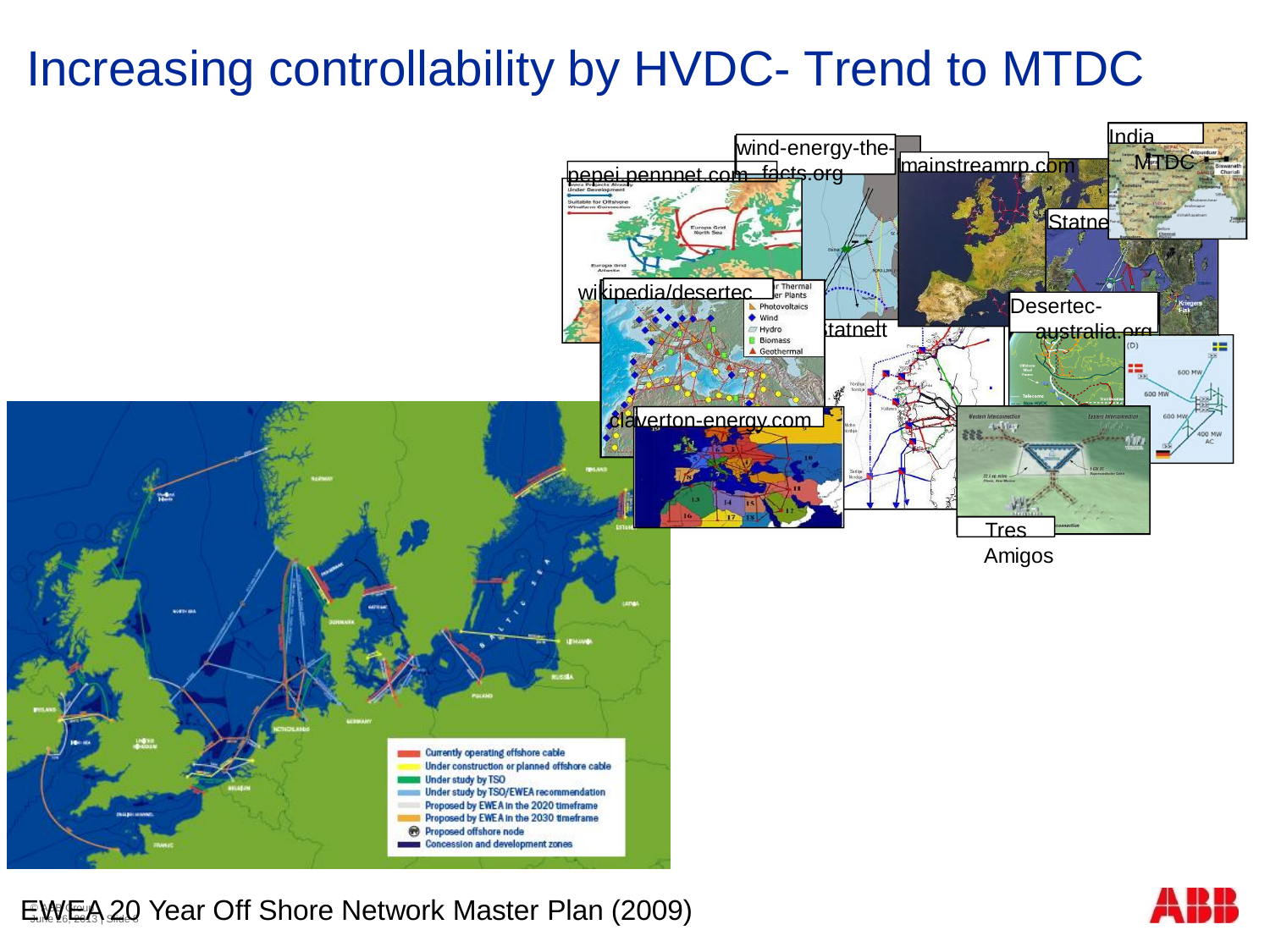## Why DC Transmission

- High power long distances overhead or underground cable
- Low transmission losses over long distances
- § Submarine cables over long distances. connection of remote offshore wind power
- Connection of asynchronous grids
- § Full control of power flow ( 4 quadrant control by VSC)
- Grid stability enhancement
- § Black start
- § Small footprint for HVDC when overhead lines

**O ABB G<mark>r</mark>on, Negligible magnetic fields compared with AC** 

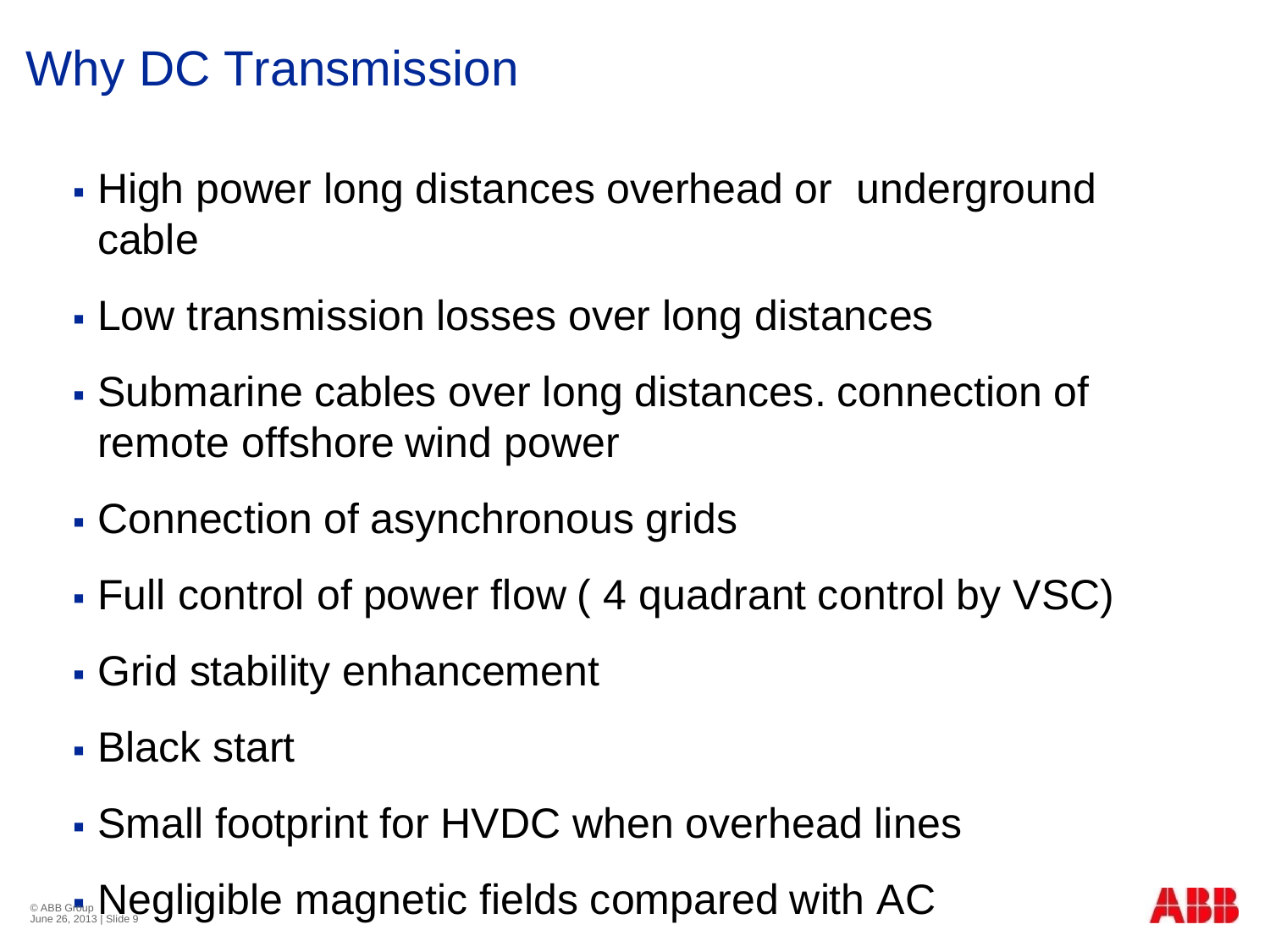## Benefits of HVDC vs. HVAC



- Higher transmission capacity
- § Possibility to use underground and subsea cables
- Lower losses on long distances



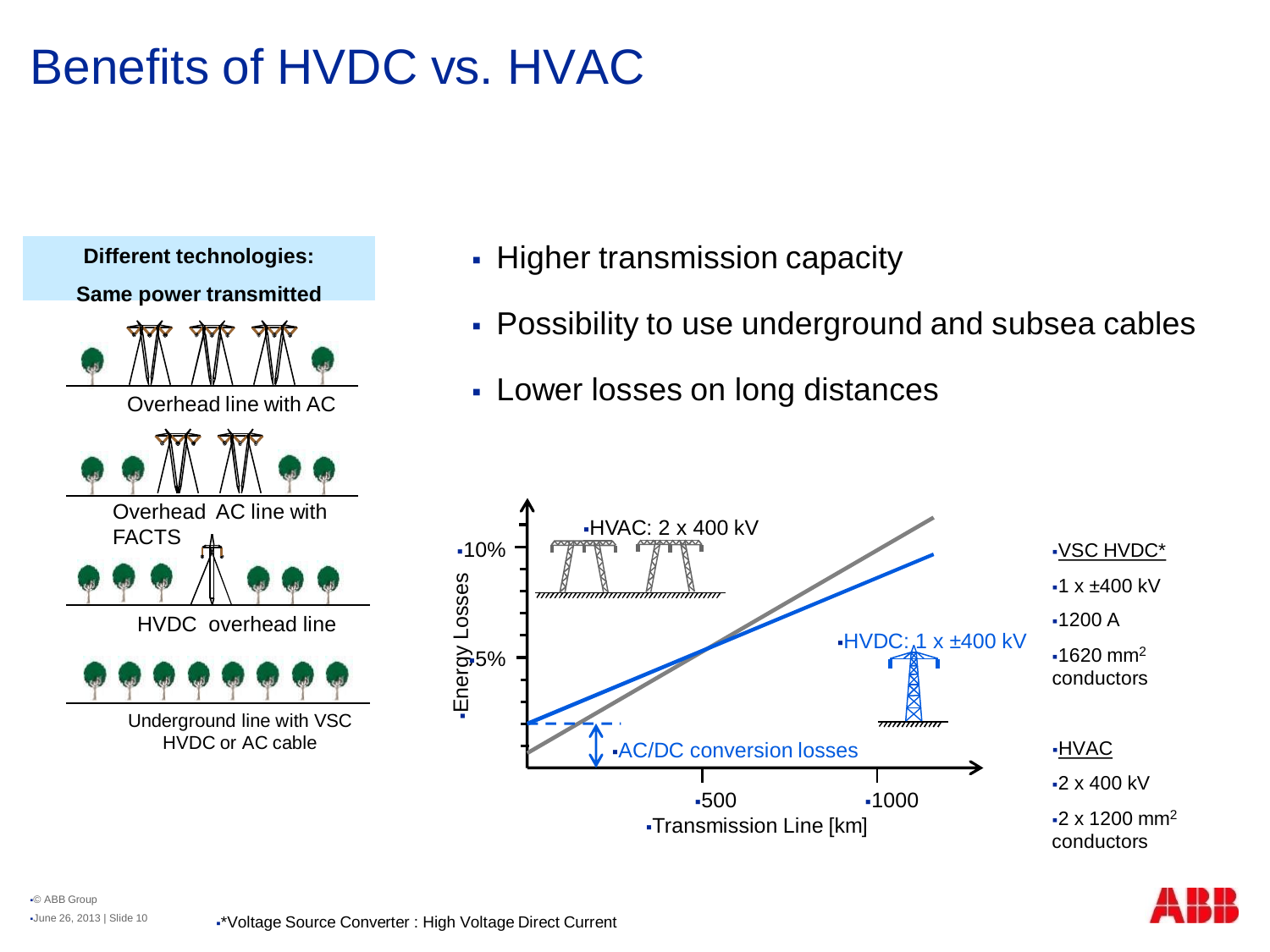#### HVDC technology development More power and lower losses

§2000 §2010

#### §**HVDC Classic** 6400MW over 2000 km at +/- 800 kV§Transmission Capacity up 6 times capacity (MW) since 2000; 800 §6,000 Voltage up from +/- 100kV to +/- 600 800kV since 1970 §4,000 Voltage **Xiangjiaba -** Voltage **Shanghai**  $\overline{z}$ ± 800 kV UHVDC. §2,000 World's most 200 powerful link commissioned §1970 §1990 §2010 §**HVDC Light** Capacity up 10 times; losses down §1000 from 3% to 1% per Losses converter station since 2000 % §800 **BorWin:** Capacity 400 MW, 200km subsea and 3 underground §400  $\text{Loss}_{\text{S}}$ World's most 1 remote offshore wind park



§|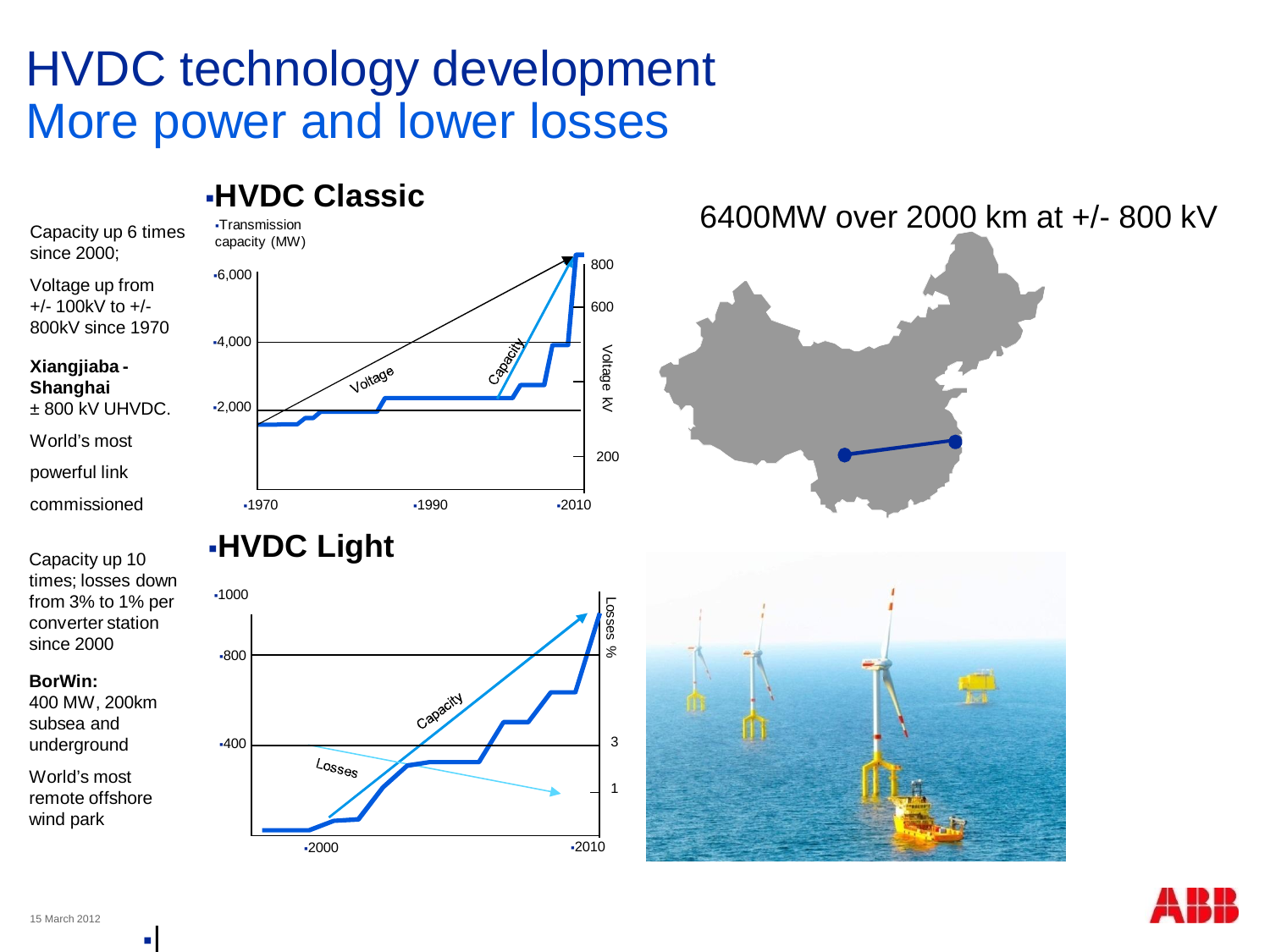#### Line loss comparison



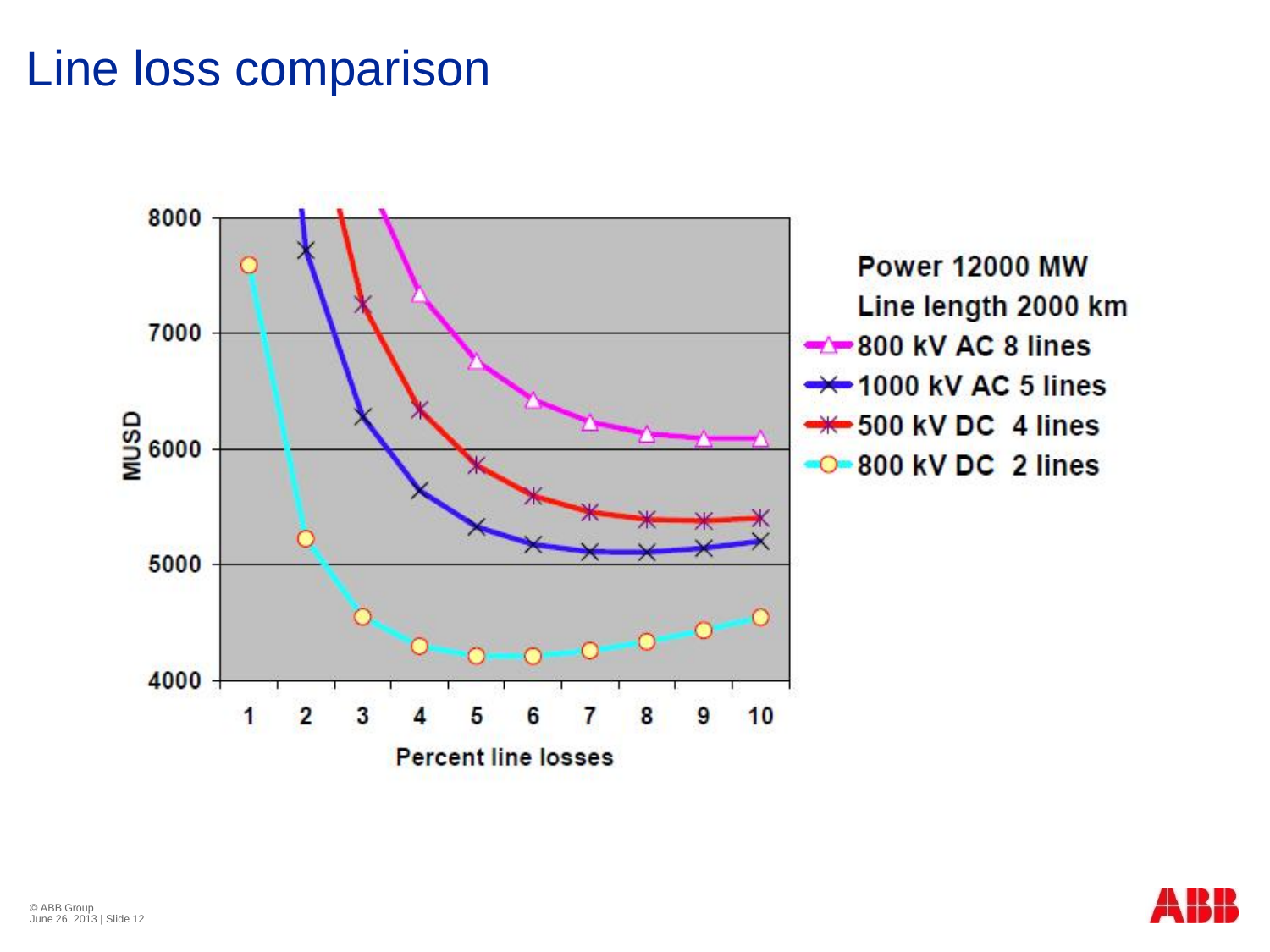#### ROW Requirement for 6000 MW Transmission Line



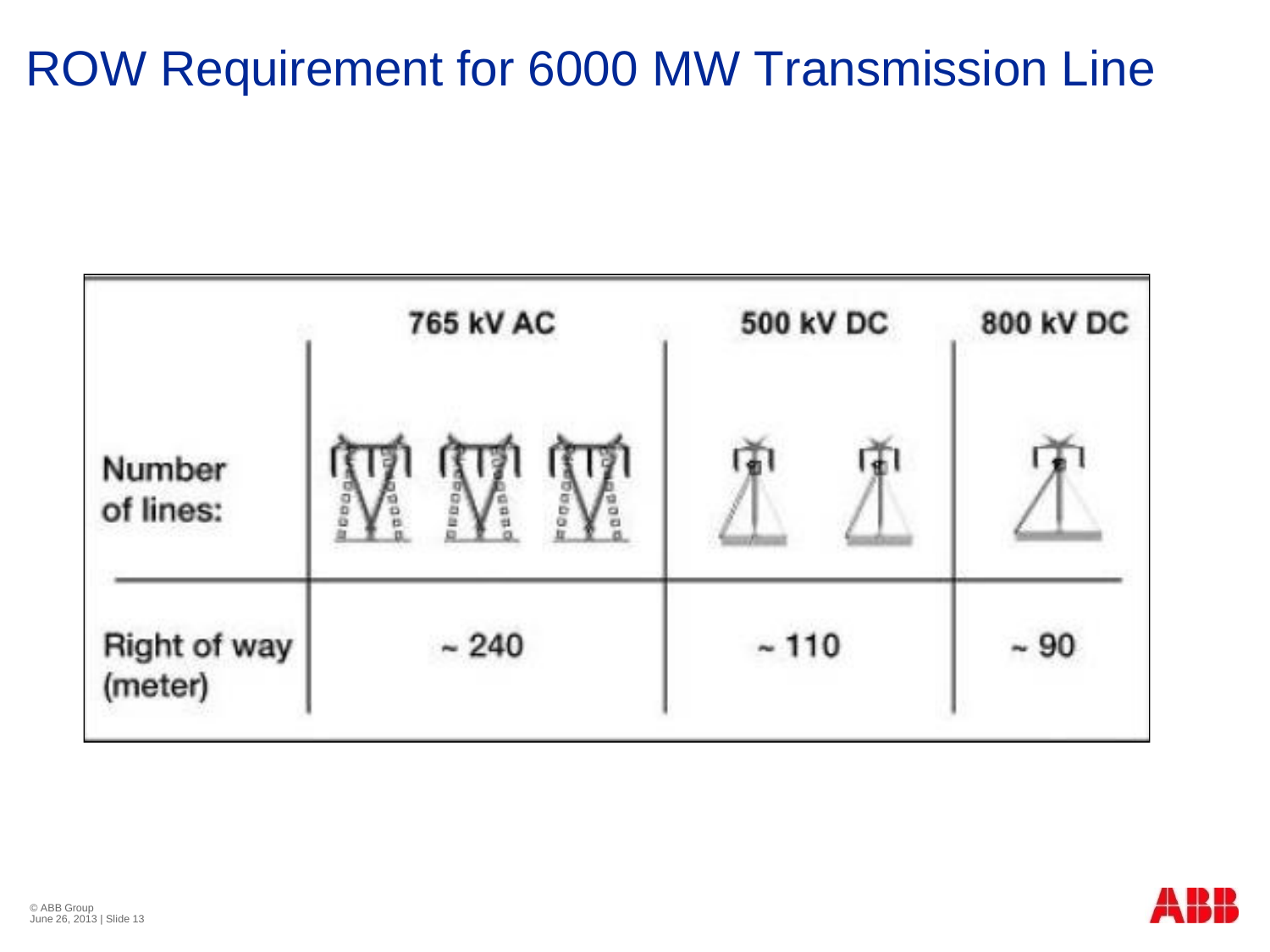## Configurations of VSC HVDC

DC bus





© ABB Group June 26, 2013 | Slide 14

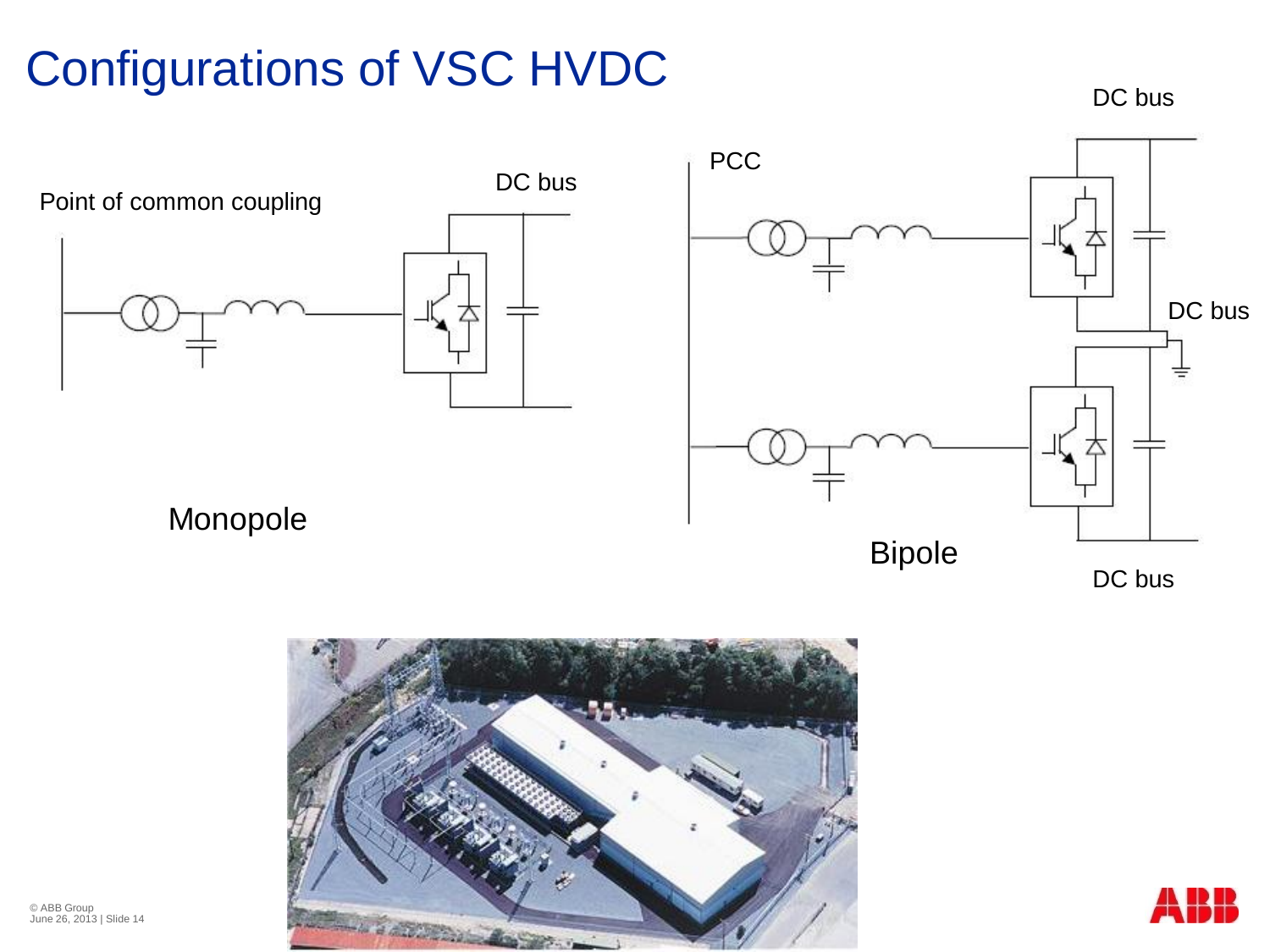#### A three terminal DC Grid



§ AC/DC converters

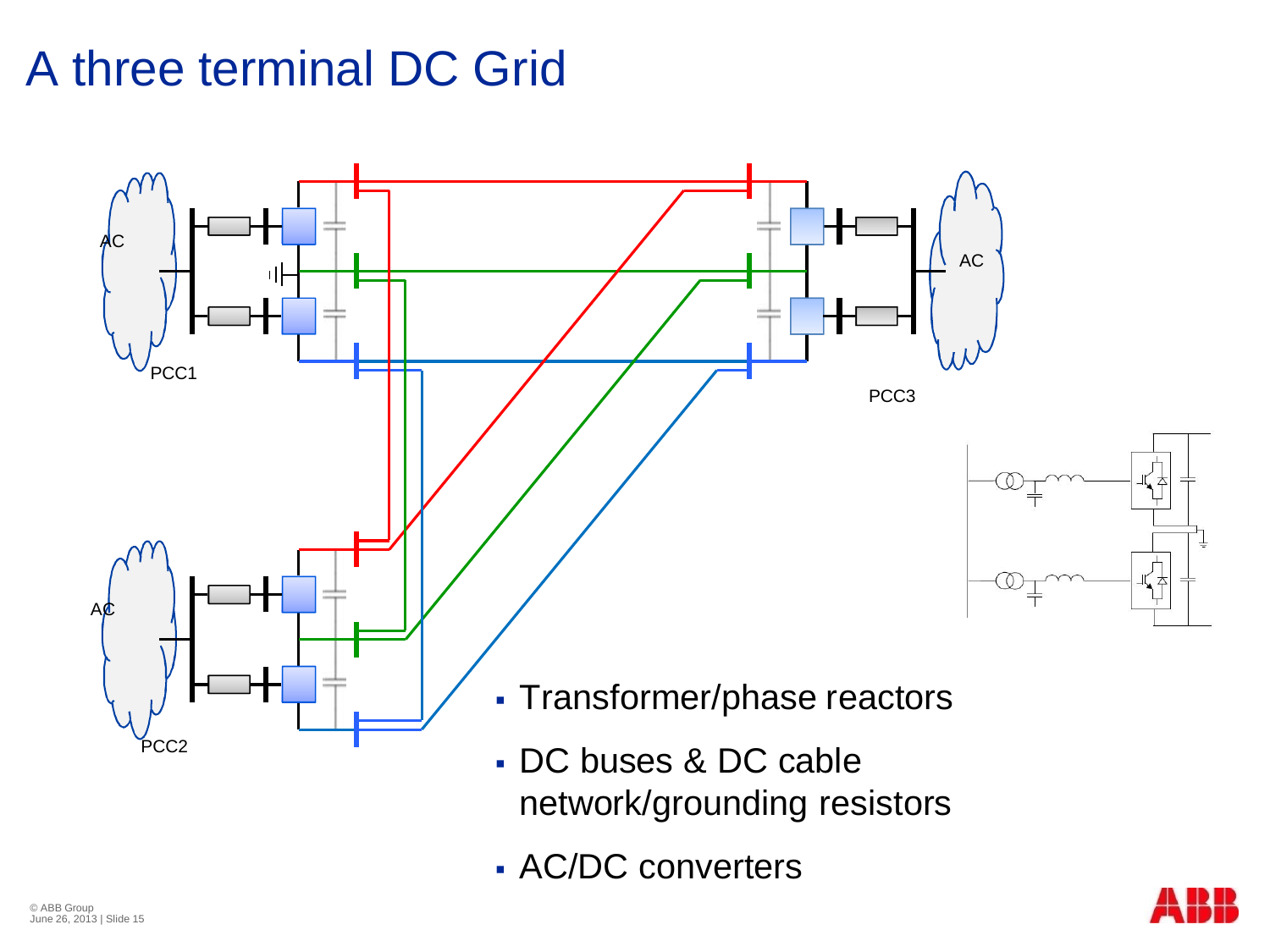#### The evolving power grid

AC grids with P2P (point to point) DC links





AC grids embedded or interconnected with MTDC grids



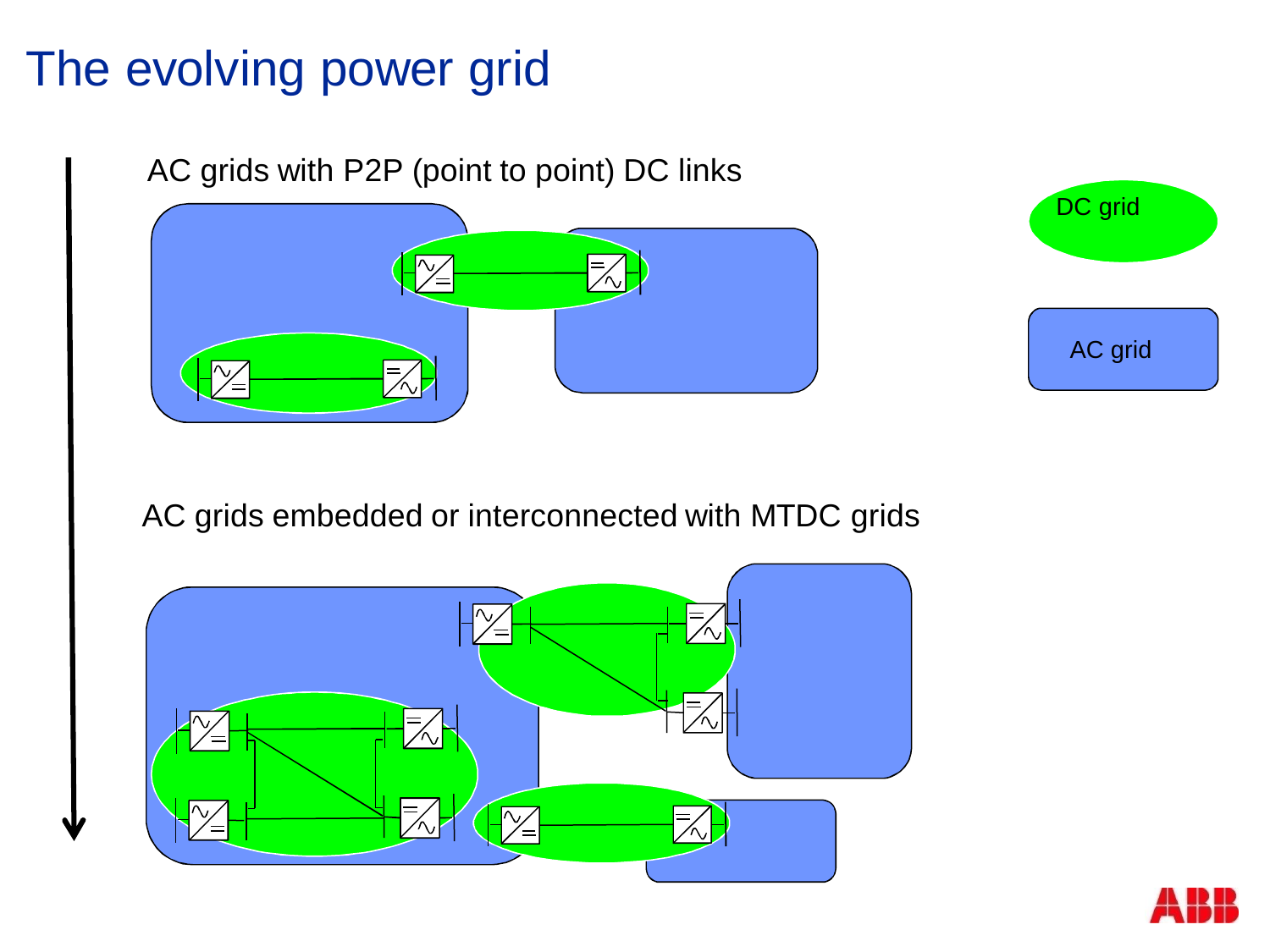## MTDC Grid needs a generalized approach

- § Traditional approach for P2P DC link is to model it as equivalent power injection pair at the connecting AC buses
- This is not adequate for DC grid modeling in power flow, contingency analysis to account for different operating configurations



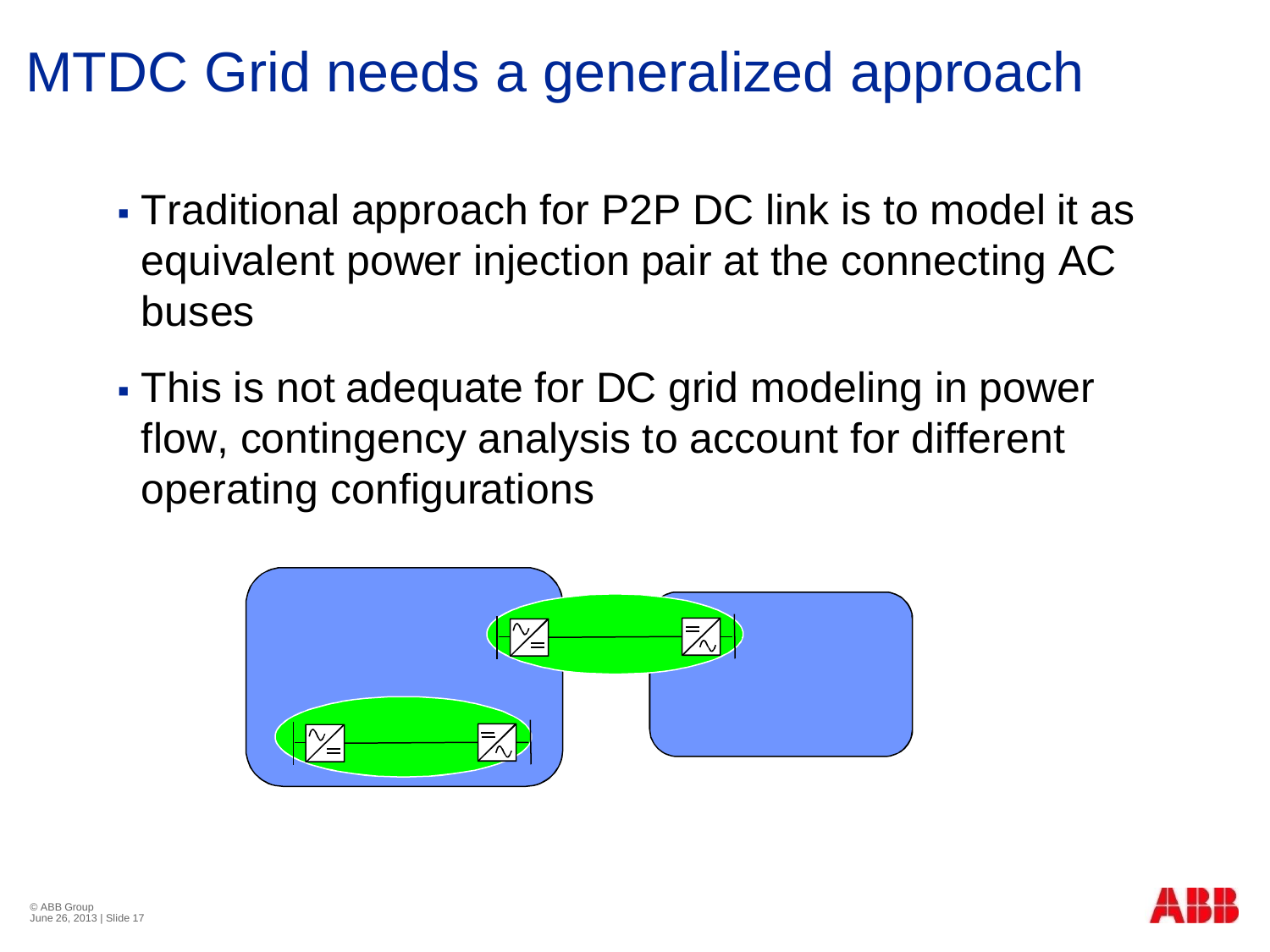## DC Gird Modeling

- § Transformer/phase reactors same model as in AC OPF
- § DC buses & DC cable network/grounding resistors KCL / KVL equations for resistive network)
- More controls PQ set point, slack converter DC voltage
- AC/DC converters
	- Loss modeling,  $f$  non linear converter loss function
	- $P_{AC}$  +  $P_{DC}$  =  $f$ (converter state)
	- Operating limit (valve current, DC voltage ...)
- § Loss model is not standardized





© ABB Group June 26, 2013 | Slide 18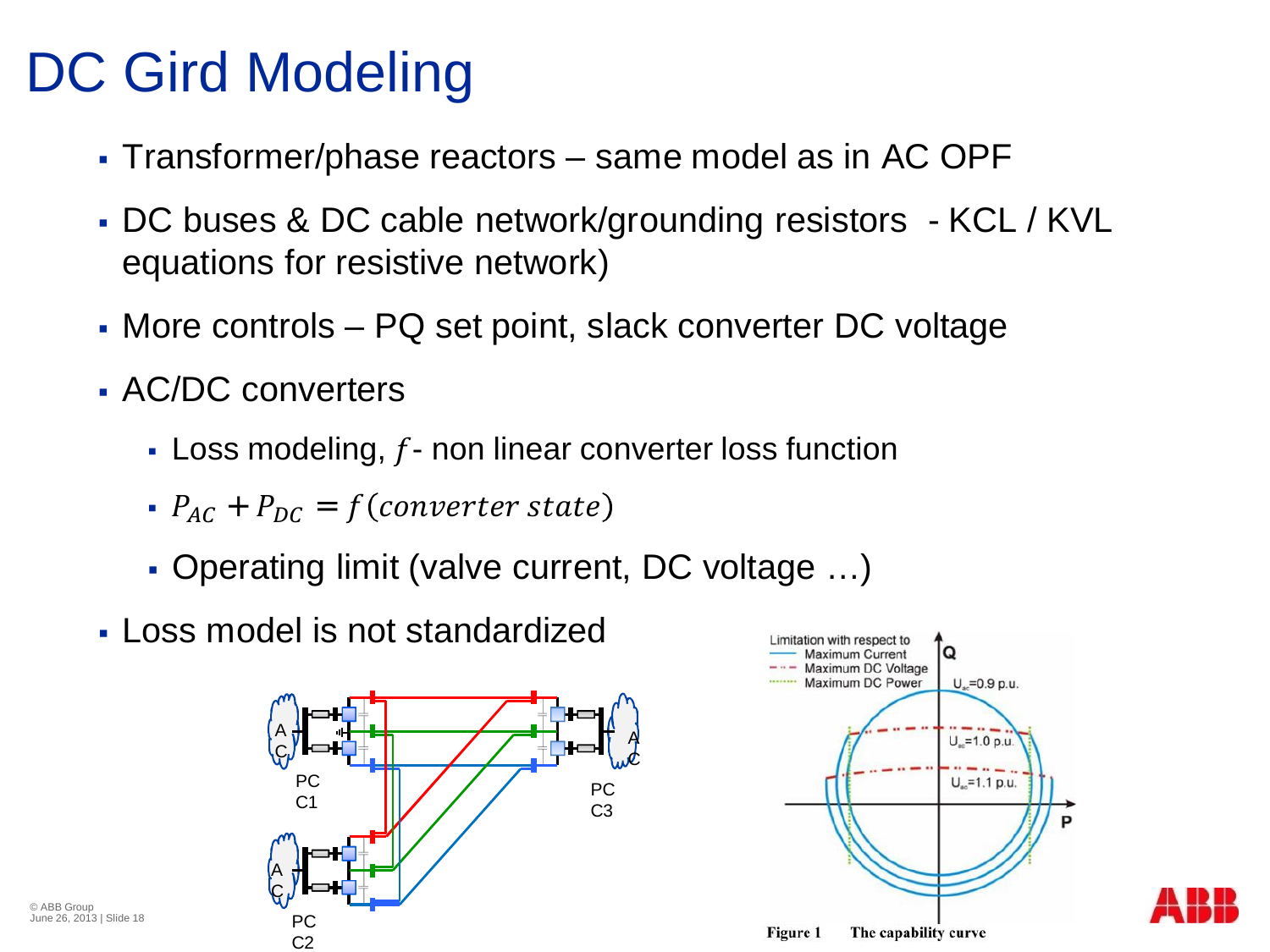## Impact on the system model

- The number of equation types increased
- § No longer a simple choice between rectangle or polar formulation
- § Non linear converter model does not lend itself to IV formulation simplification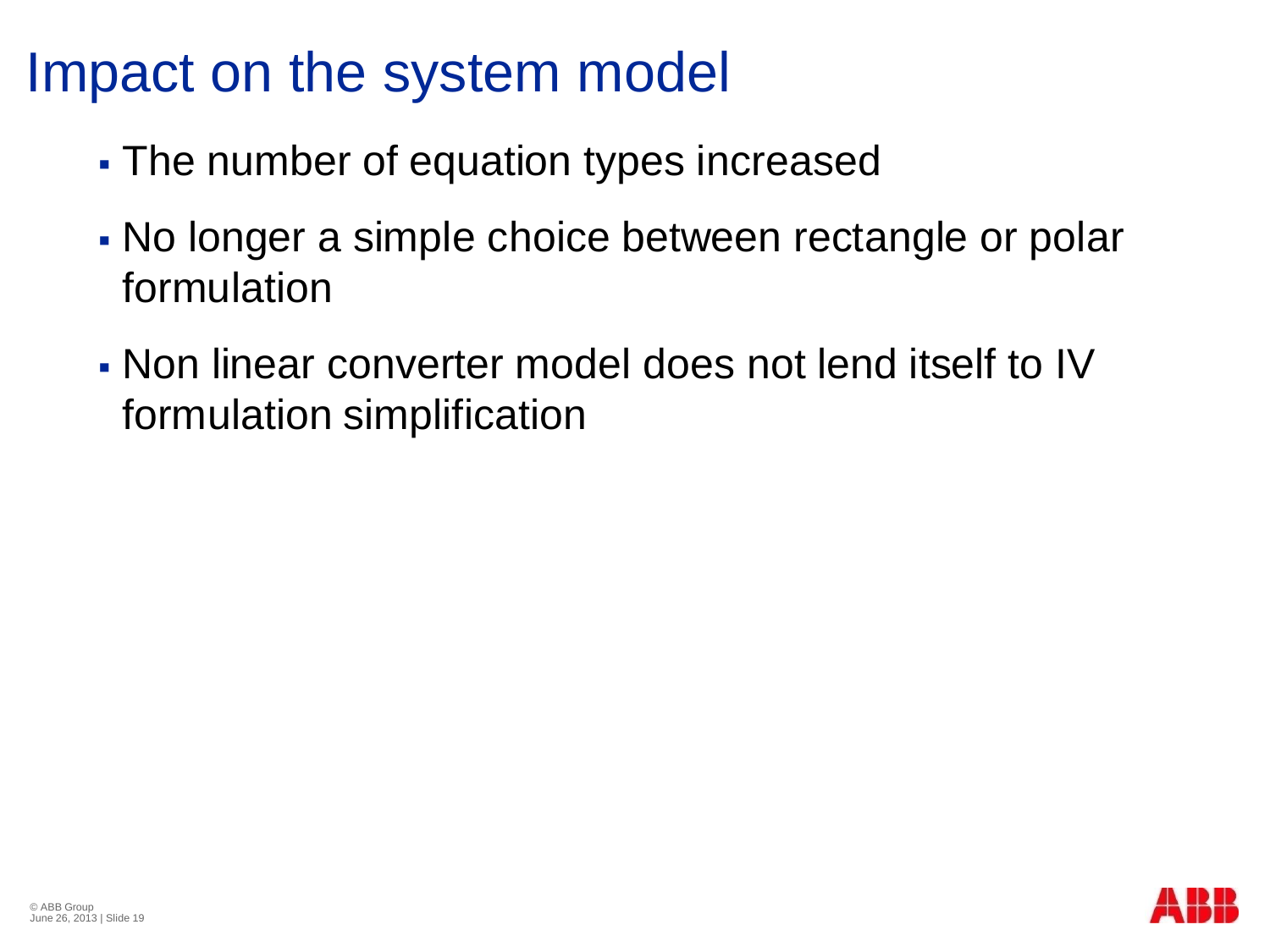#### **Summary**

- § For smart grid to be effective, power flow controllers are necessary (Optimizability is as important as optimality)
- § Higher fidelity model is needed for feasibility as well as optimality
- § Future grid will be a mix of AC and DC technologies
- § Full "AC" OPF needs to adopt high fidelity model for AC as well as DC, new algorithm/formulation must be designed considering this requirement

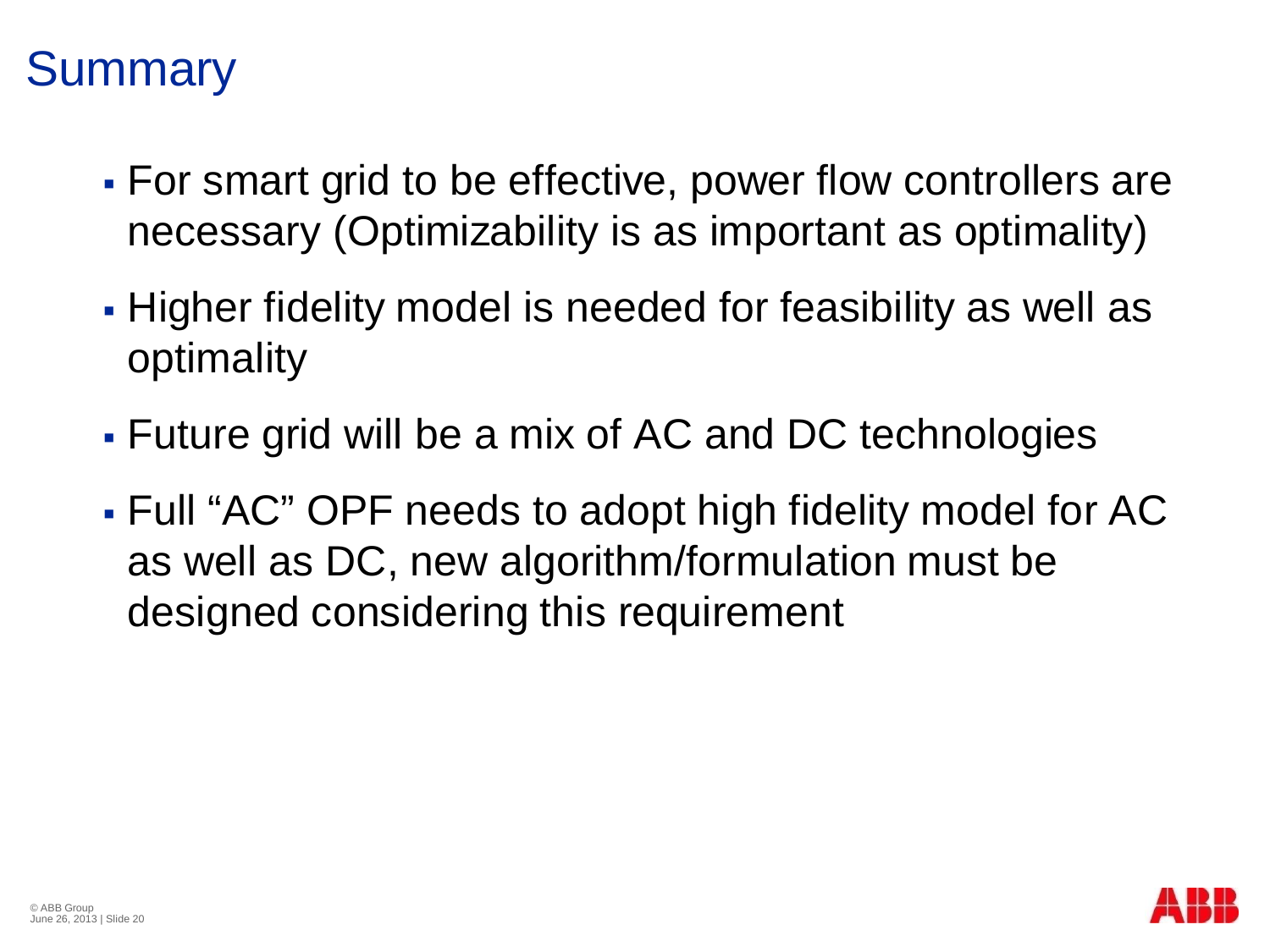## §Question?